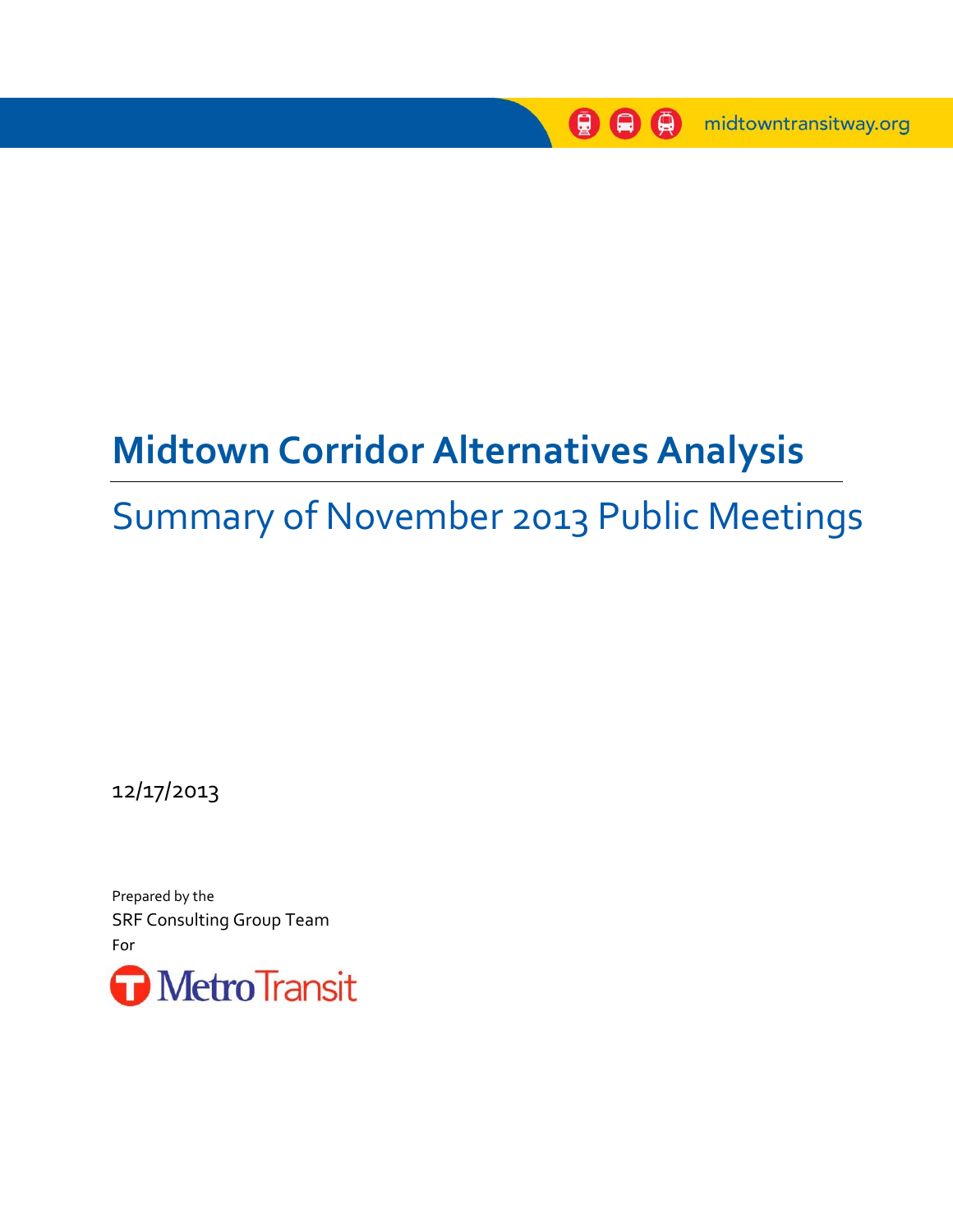# **Table of Contents**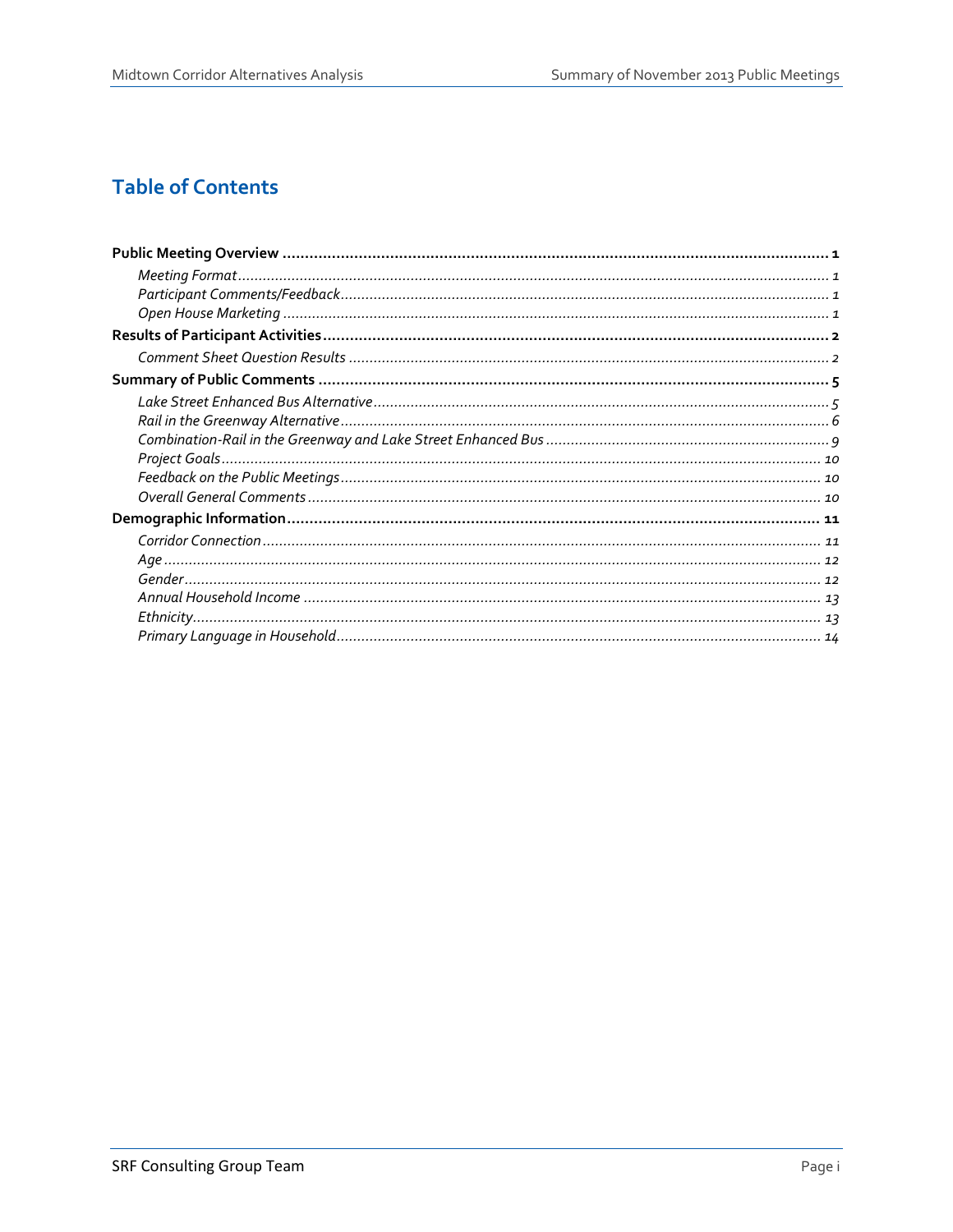# <span id="page-2-0"></span>**Public Meeting Overview**

Two public open houses were held for the Midtown Corridor Alternatives Analysis in November 2013. The purpose of these open houses was to provide the evaluation results of the three alternatives (rail in the Greenway, enhanced bus on Lake Street and combination of rail in the Greenway and enhanced bus on Lake Street) and gain public input on the final results: cost, ridership, service plans, station locations and travel time.

The open houses were held at:

| Date/Time                              | Location                           | Attendance* |
|----------------------------------------|------------------------------------|-------------|
| Nov. 20, 2013                          | Intermedia Arts                    | 77          |
| $6:00$ PM $- 8:00$ PM                  | Minneapolis                        |             |
| Nov. 21, 2013<br>$6:00$ PM $- 8:00$ PM | Colin Powell Center<br>Minneapolis | 67          |

\*Attendance does not include Metro Transit staff and consultant staff, but does include Technical Advisory Committee and Policy Advisory Committee members who signed in at each location.

### <span id="page-2-1"></span>**Meeting Format**

Each meeting was two hours in length and conducted in an open house format with visual display boards. A 20-minute presentation was provided to give an overview of the study results. Opportunities were provided to solicit written information and input from attendees. Metro Transit staff and consultants were available to answer questions. A Spanish interpreter and Somali interpreter were on hand if needed.

### <span id="page-2-2"></span>**Participant Comments/Feedback**

Written comments/feedback on the three alternatives were collected via post-it notes on the three map plots for the three alternatives. A comment sheet was also provided and requested responses to the following:

- $\bullet$ Which alternative best meets each project goal?
- How should the project goals be ranked by importance?
- How often do you travel on Lake Street per week (walking, bicycle, transit and automobile)?
- How often do you travel on the Midtown Greenway per week (walking, bicycle, transit and automobile)?

#### <span id="page-2-3"></span>**Open House Marketing**

The open houses were advertised on Metro Transit's website, Facebook account and Twitter account. Flyers (which included Spanish and Somali translations) were distributed electronically to Technical Advisory Committee and Policy Advisory Committee members, as well to neighborhood organizations and business groups with a request to distribute the information through newsletters and/or list serves. Metro Transit staff also promoted the open house during table staffing at the Uptown and Chicago-Lake Transit Centers and during presentations at neighborhood meetings. A news release was also sent out to the media by Metro Transit.

The Minneapolis Neighborhood Outreach staff also distributed the meeting flyer to their networks including their contacts in the Somali and Latino communities.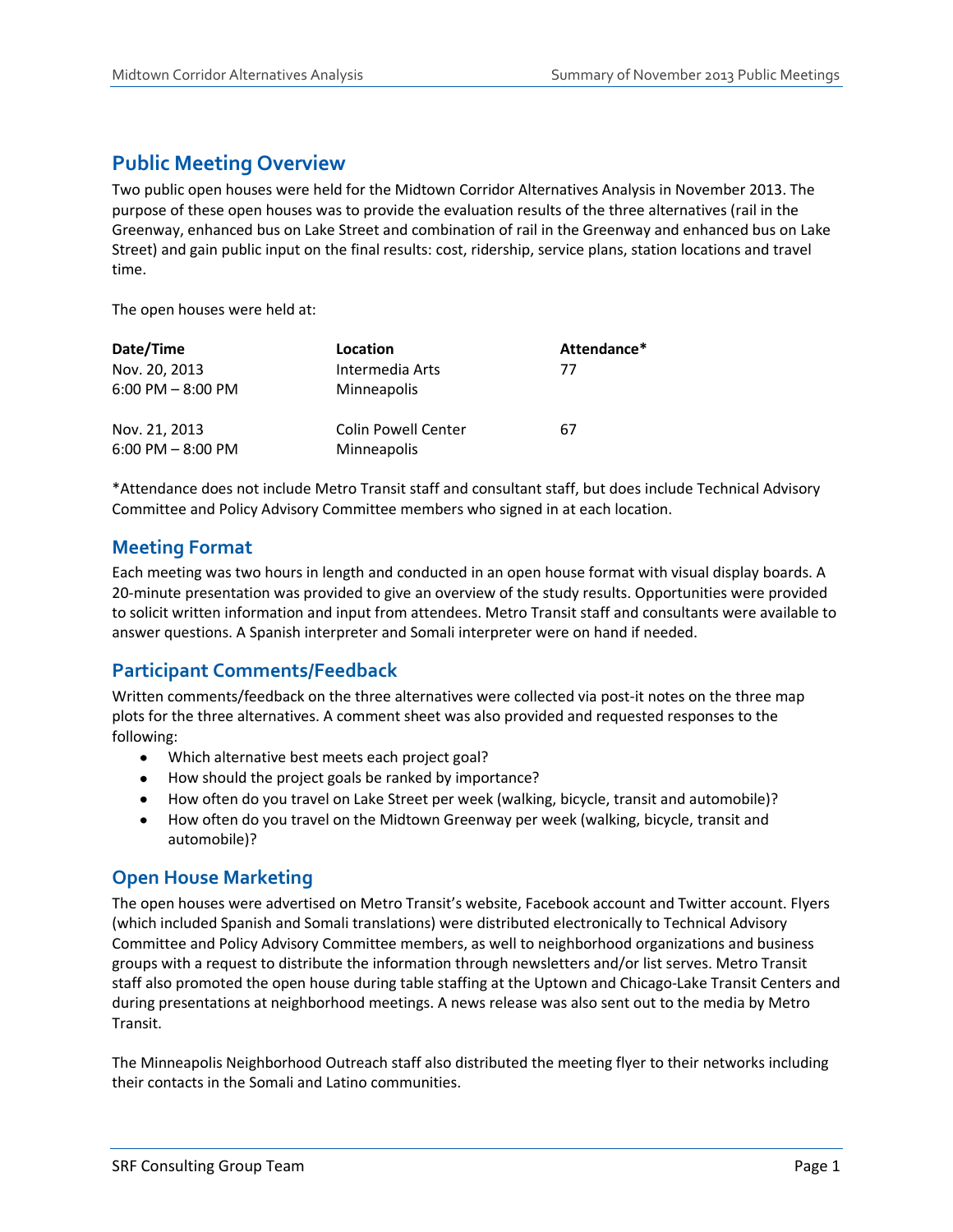# <span id="page-3-0"></span>**Results of Participant Activities**

The following is a summary of the results from comment sheet questions. From the Nov. 20 open house, 31 comment sheets were submitted; 29 comment sheets were submitted at the Nov. 21 open house; 3 comment sheets were mailed in after the open houses occurred.

## <span id="page-3-1"></span>**Comment Sheet Question Results**

**1. Which alternatives best meet the goals outlined in the project's purpose and need statement?**

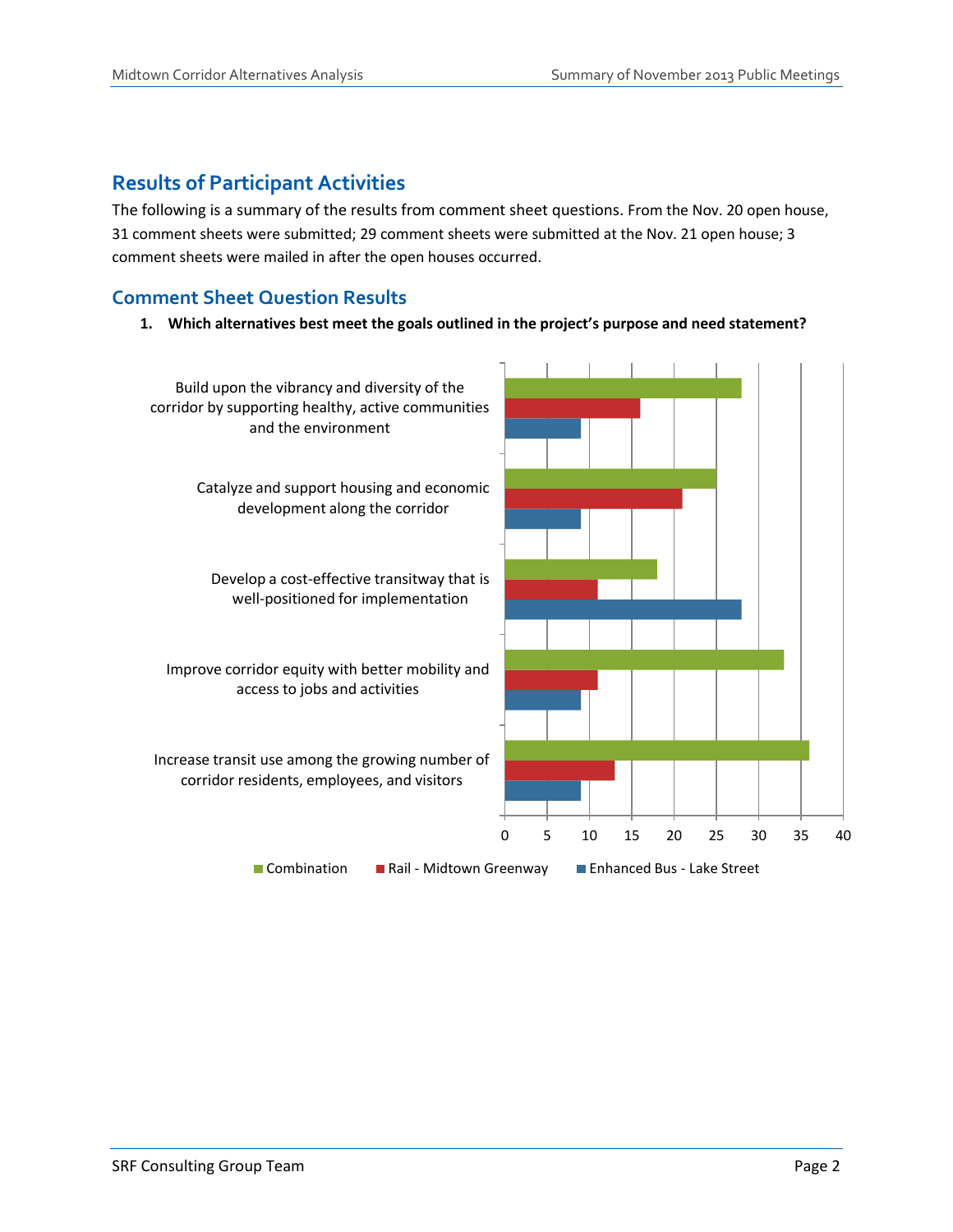

#### **2. Ranked importance of project goals from 1-5 (1 being the most important)\***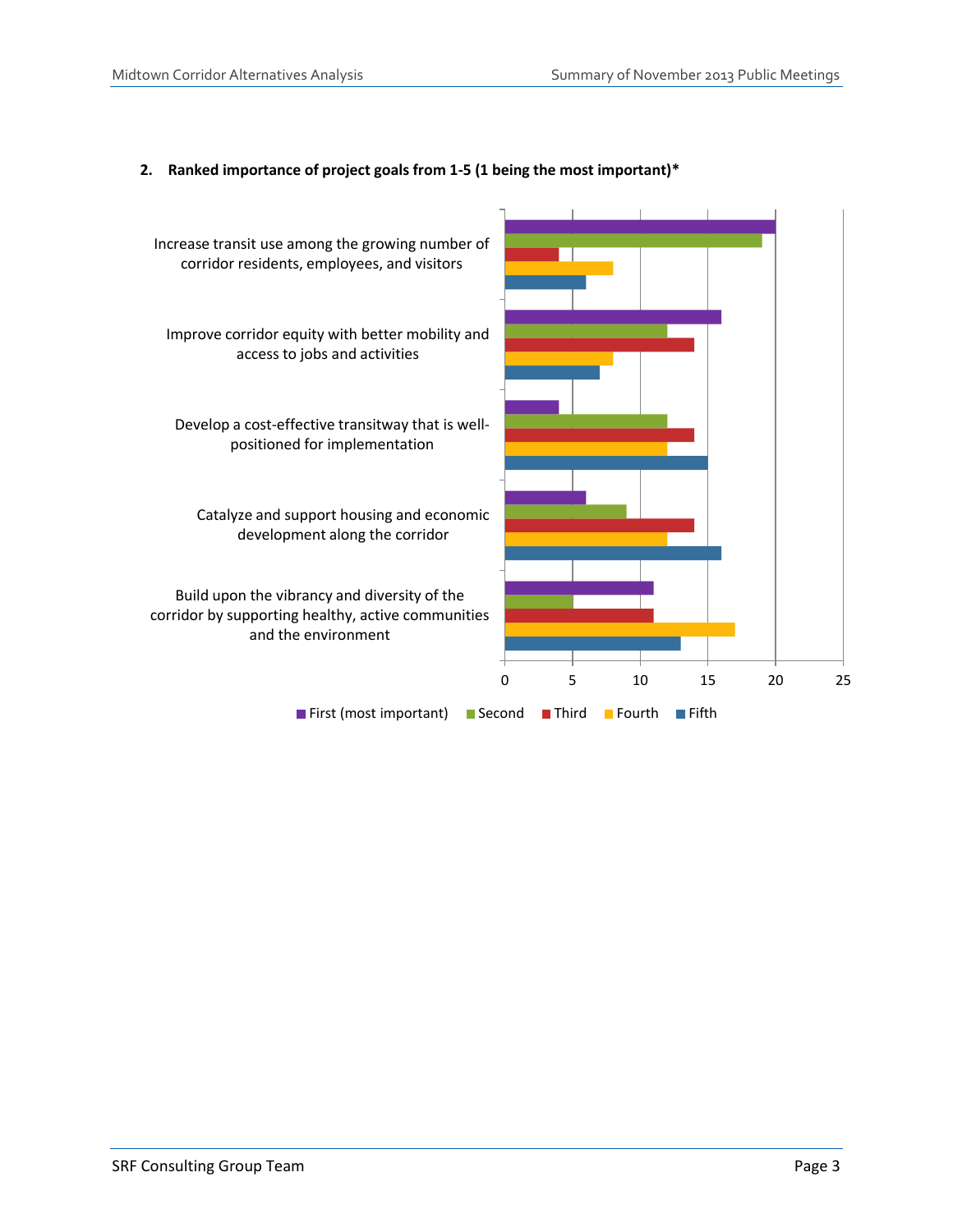

# **3. Weekly use of Lake Street by the following modes**

**4. Weekly use of Midtown Greenway by the following modes**

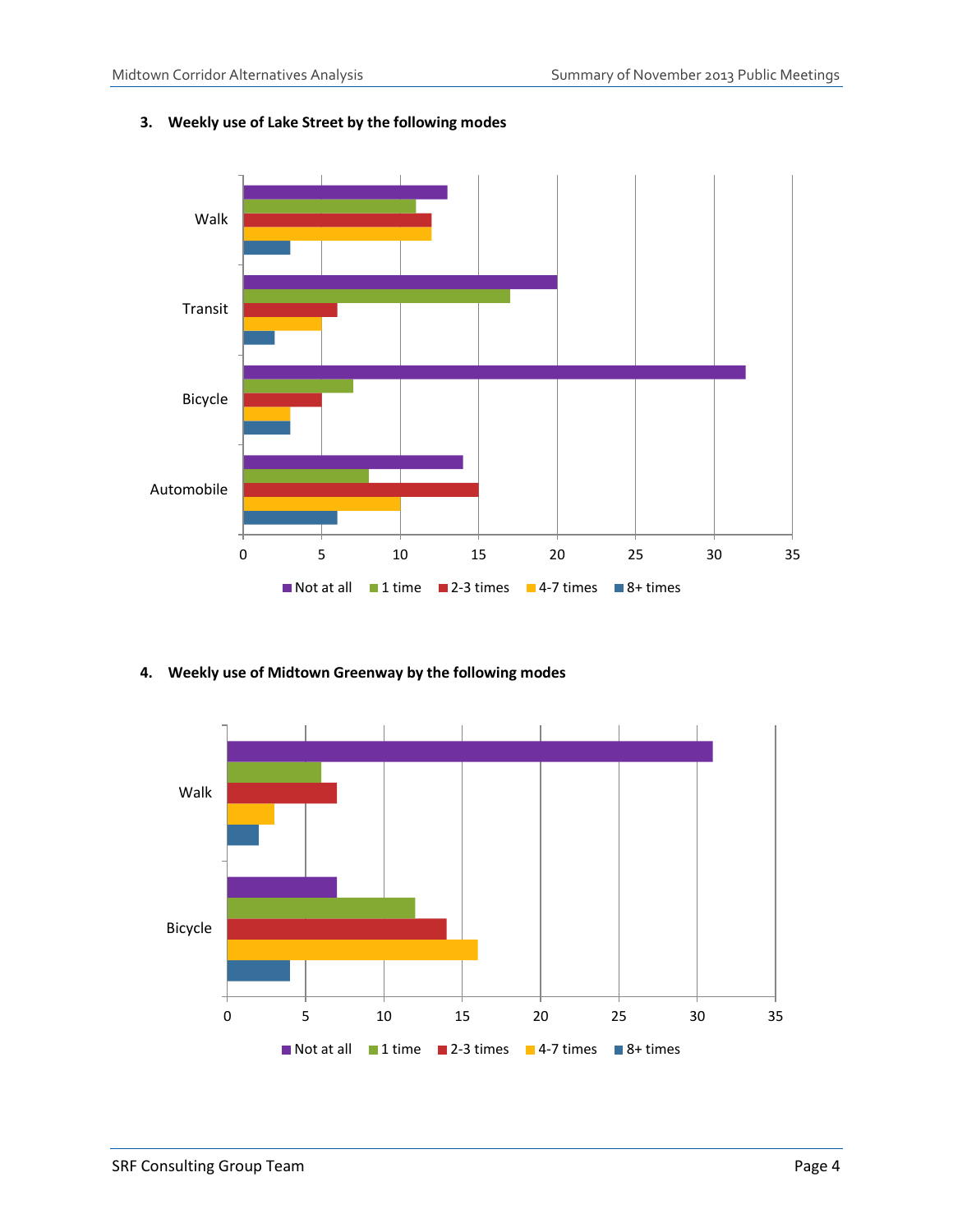# <span id="page-6-0"></span>**Summary of Public Comments**

The following is a summary of written comments received at or shortly after the public open houses. Comments include those from comment sheets, from the map layouts of the alternatives and from questions and comments discussed during the presentation and with staff.

The comments are organized by general topics with subtopics included where applicable.

# <span id="page-6-1"></span>**Lake Street Enhanced Bus Alternative**

#### **Extension to St. Paul-Lake Street**

- Would really like to see transit extended to Snelling.
- The extension to St. Paul is very important.
- *Placed on map layout at Minnehaha Ave Station*: Will a limited stop/express to Downtown St. Paul continue? Many, many state employees use #53!

#### **Traffic Congestion-Lake Street**

- A bit more information about the problem of combined local and enhanced bus together on Lake St would have been nice.
- Street traffic is getting much too congested as density increases.
- Lake Street is already congested adding the bus system would not help at all. I think it would actually slow down traffic.
- *Placed on map layout between Lyndale Ave and Nicollet Ave Stations on map layout:* Buses already stuck in traffic! How does this add?

#### **Parking-Lake Street**

- No need for removing 11 parking spots and narrowing sidewalks for each enhancement bus stops.
- Why not build parking on side streets for the businesses affected by removing on street parking?

#### **Support of Alternative-Lake Street**

- I'd like to see the enhanced bus option implemented and see how well it really works. I've heard  $\bullet$ about them for years and so much more affordable.
- Like the enhanced buses on Lake St.
- I am most supportive of BRT because it increases transit convenience, speed and comfort while being cost effective.
- My preferred choice is busses on Lake St.

#### **Opposition of Alternative-Lake Street**

- Enhanced bus at Lake Street is problematic without dedicated lane which wouldn't be practical (compared to Select Bus Service in NYC).
- The bus system will not help. The bus system would only be useful if Lake St. is widened.
- NO! Won't add capacity.
- Visionless planning!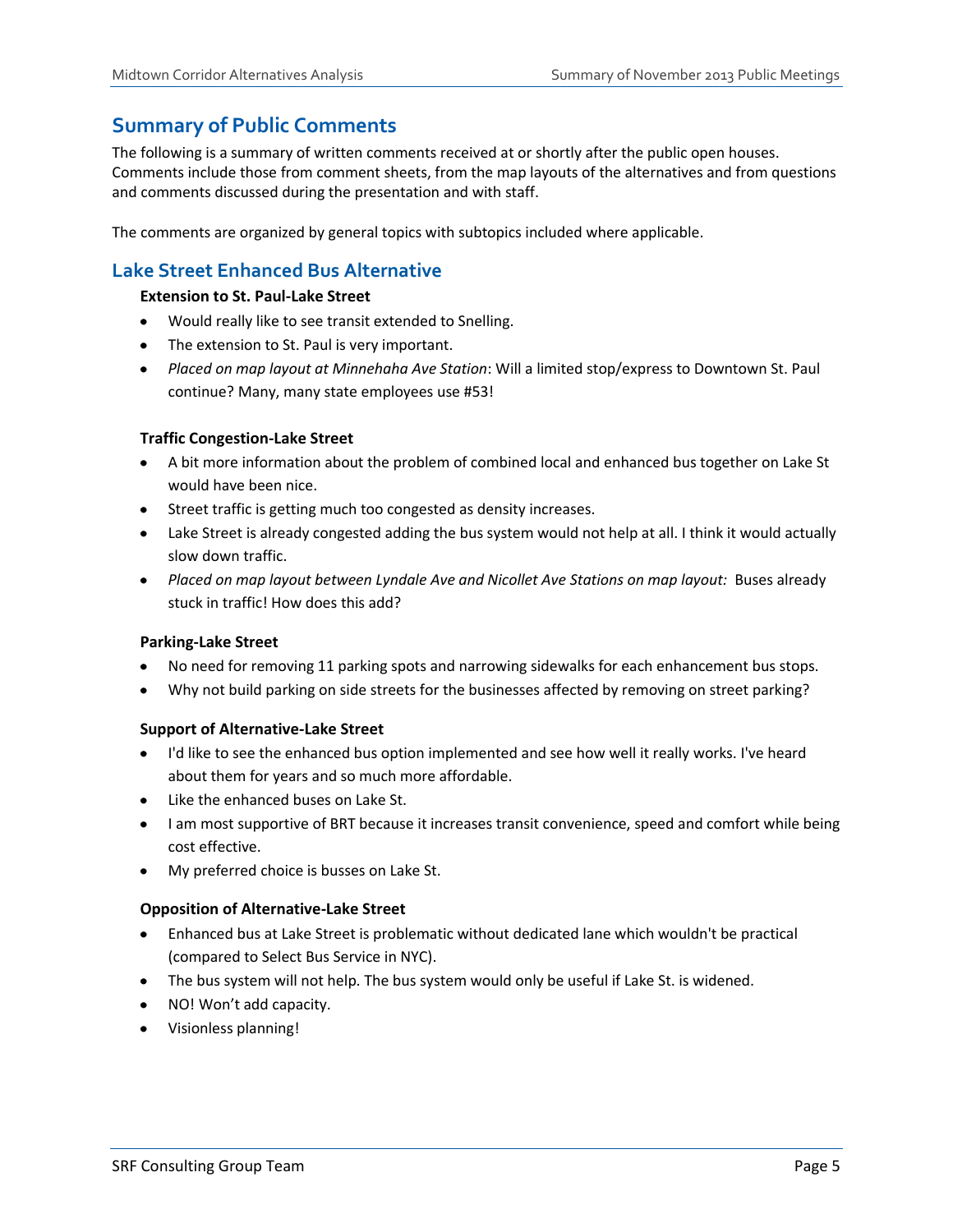#### **General-Lake Street**

- Have improved transit on Lake Street for businesses.
- I take the bus when I have to travel for work.
- I have had some brutal bus rides from the Midtown (Blue Line) station to the Chicago Ave stop as the bus was crowded and I had no place to put my suitcase.
- I walk on Lake Street for short errands as it beats driving.
- Signal-priority is nice, but dedicated lanes for bus on Lake would be nice.
- I now take the #23 to Hiawatha Light Rail
- Make sure local 21 service benefits from enhanced bus station amenities (level boarding, etc.) when possible.
- *Placed on map plot:* What will happen to service during the Uptown Art Fair?

# <span id="page-7-0"></span>**Rail in the Greenway Alternative**

#### **Turf Track**

- If streetcar is built, it should have turf track and run at the speed of LRT. It is a freeway situation. Take advantage of it.
- I like the turf track aesthetically, but I understand the challenges. I wonder if a partial turf track, such as in double track areas could be a reasonable compromise. The possibility is north or south track using turf track.
- I absolutely support using the turf tracks.
- TURF TRACK. Ballasted track would look terrible and significantly reduce the aesthetic of the Greenway.
- Ballasted tracks are ugly, decrease available green space, and look less friendly for riders who are apprehensive about using rail.
- I want rail in the Greenway that is single, turf track to the extent possible to maintain the green in the Greenway.
- I would like to promote streetcar on turf.
- If streetcar is put on the Greenway, turf track should be used.
- *Placed on map layout north of Midtown Station on Blue Line LRT:* Grass tracks, no more pavement.

#### **Design-Greenway**

- My only two recommendations would be vertical vegetation on retaining walls and potential food  $\bullet$ stands at each stop in the Greenway to add to commercial activity in the area.
- I would like to promote streetcar with barrier between rail section and bike/walk section to lower noise and visual effect of 1 to 2 trains every 10 min.
- Please consider a more bike and pedestrian friendly corridor on 10th Ave between the Greenway and Powderhorn Park - Connecting the high amount of traffic between the two; including the Midtown Global Market.
- This project should not take away from the aesthetics of the corridor.
- Loss of "green" in the Greenway is a concern.
- *Placed on map layout just east of Lyndale Ave Station:* At location of Soo Line Community Garden: How would shifting bike trail north affect this space?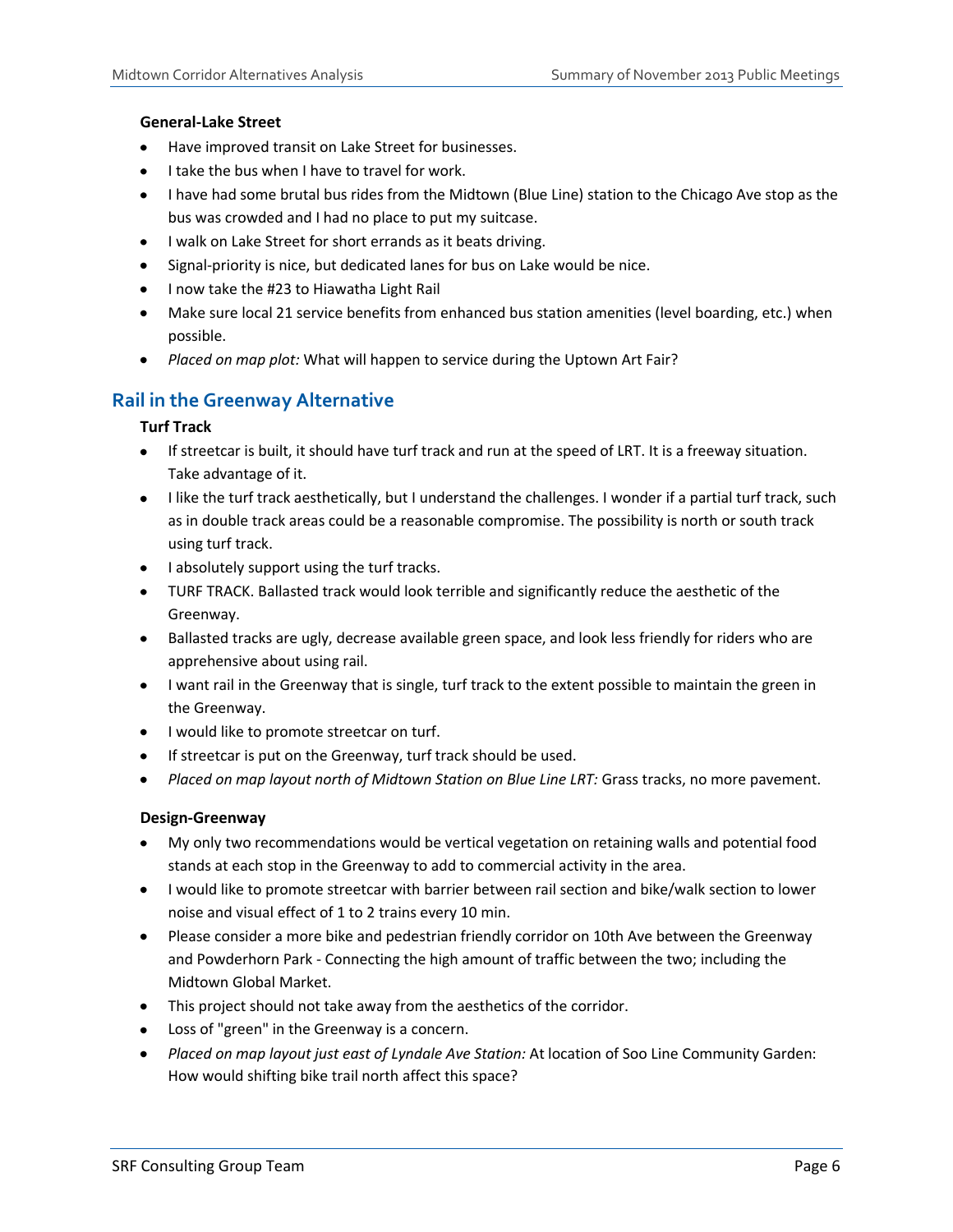#### **Single Track/Double Track**

- If we need to cut cost, it makes sense to spend less by building single track where applicable.
- Placed on map layout between Hennepin Ave S and Lyndale Ave Stations section: Impossible double track with existing bike and ped trails.
- *Placed on map layout between Lyndale Ave and Nicollet Ave on single track section:* Bad engineering NOT realistic; double track all.
- Is there enough space for double tracks between James and Holmes? Worried the train will be right up against the houses.

#### **Pedestrian/Bicycle-Greenway**

- $\bullet$ The needs of bikers and transit riders in the Greenway are being balanced well.
- I use the Greenway for commuting and exercising (running/biking).
- Not keen on people walking/biking/exercising pets being shared with trains or streetcars.
- $\bullet$  I use 5xs/week in warmer weather, depends on season; more on Greenway when temp is 50+ Degrees
- 220 trains per day would destroy the environment for bicyclists along the greenway.
- Concerned with impacts to bicyclists. Any study done on increase of bicyclist along the corridor?

#### **Stations-Greenway**

- $\bullet$  I don't see visioning for transit stops on Greenway.
- *Placed on map plot near Bloomington Ave Station:* Both Bloomington and Cedar Stations
- *Placed on map just west of Bloomington Ave Station:* Cedar Ave Station
- *Placed on map layout north of Midtown Station on Blue Line LRT:* Neighborhood must approve station locations.

#### **Grade Crossings**

- *Placed on map layout:* Elevate bikes over Humboldt, Irving and James Ave.
- *Placed on map layout:* Wouldn't we need more than a "stop sign" along Greenway at grade crossings for Humboldt, Irving, James, Knox? Especially for handicapped. Maybe we do need gate arms?
- Horns blaring every seven minutes near the Chain of Lakes is totally unacceptable.
- Worried about horns, alarms, noise from train near grade crossings by Humboldt and James.
- Crossing the Greenway in a vehicle at Humboldt, Holmes and James is difficult now with bicyclists; traffic will back up if a train runs through the intersections.
- Questions on vehicle choice: Difference between an LRT vehicle and streetcar. Worried that LRT is heavier and larger-make more noise. Are there any lighter vehicle options, like old-fashion trolleys?
- Vibrations and level of noise should be considered early on, not later when the decision has been made.

#### **Support of Alternative-Greenway**

- I think it's very important to improve mass transit in this corridor that connects the light rail lines.
- Rail is the best alternative presented. The reduction in travel time would be amazing and the more- $\bullet$ reliable service would be greatly appreciated. Please, please, please, pursue rail, if nothing else.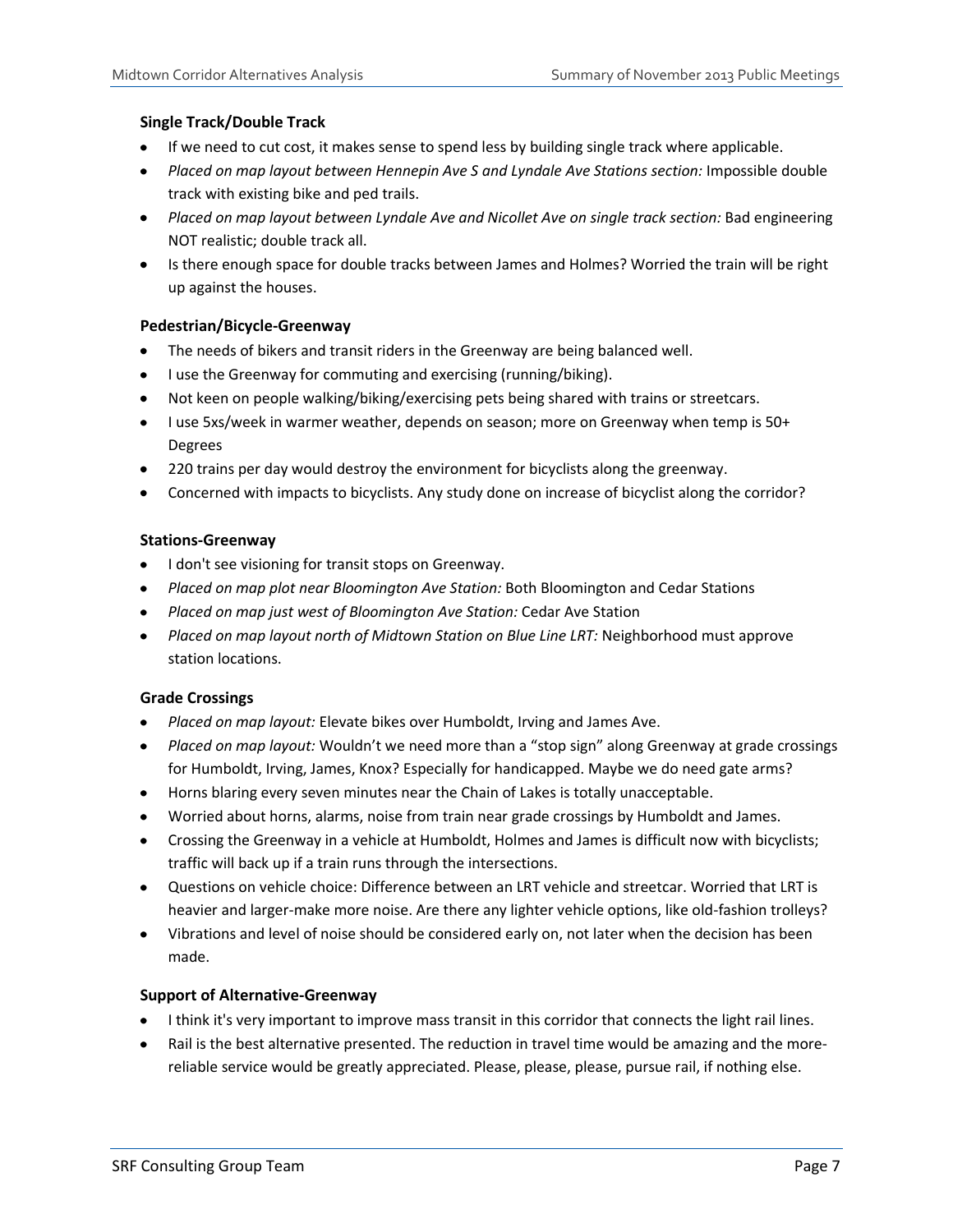- I support rail in the Greenway because it will provide rapid access to jobs, especially if Southwest LRT is built.
- Getting streetcar in the Greenway is my #1 priority. It's a unique opportunity to install a mode with dedicated right of way in a built up urban corridor.
- Its speed, ease of use, and potential for development and increased density are vital for the neighborhoods it serves!
- While getting the most transit use should be the goal it seems that the old railroad trench seems like a waste not to be utilized. This seems important with it possibly crossing three rail lines and a BRT.
- Greenway es bueno por el tren [Greenway is good for the train]
- Yo prefiero que pongan el tren en el Greenway [I prefer to put the train on the Greenway]

#### **Opposition of Alternative-Greenway**

- Light rail on the Greenway will change the green character of the bike/walk trail, greatly increasing noise and ruining the quieter ambiance.
- The Greenway is for bikes; I am in favor of keeping it that way.
- By adding rail to the Greenway, the tranquility and safety of bike travel is diminished. Basically, the Greenway would be ruined.
- The reason I bike now days is because of the Greenway. Changing the Greenway with rail is a bad idea.
- Light rail or modern trolley are extremely problematic between Hennepin and the lakes. Dangers: crossing for pedestrians and bicycles. Noise and vibrations: trains very close to houses. Traffic: over 2,000 cars per day traverse the Greenway at Irving Ave. Traffic jams would be horrendous if trains stop traffic every 7 minutes.
- I really value the green space on the Greenway and would like to see that maintained.
- Keep Greenway as an open space-not much in Midtown area.

#### **General-Greenway**

- The only type of rail in the Greenway that is compatible is historic streetcar; modern vehicles are out of scale
- Want to see full demographic analysis of population expected in and around Greenway State demographer has an excellent presentation on the demographics through 2030 - Would like to see how this meshes with city plans, Metro Council projections. Affordability? Equity Impact Study?
- Non-stop through fixed guide-way if available, for more people living without cars.
- I think a train and increased frequency on the 21 might meet some of the need without needing an enhanced bus.
- **Streetcar: Nicollet Ave to Hiawatha Ave.**
- *Placed on map layout:* Where are the true pinch points for bike/ped/transit?
- *Placed just west of Hennepin Ave S Station:* Will you buy out homes along East Isles? Without adequate mitigation as in Los Angeles and New Orleans, it'll be inadequate.
- *Placed on map layout:* Air quality considerations (given existing human air pollution in Uptown and grades "D" in [illegible word] in Uptown), how mitigate against [illegible word] auto traffic!?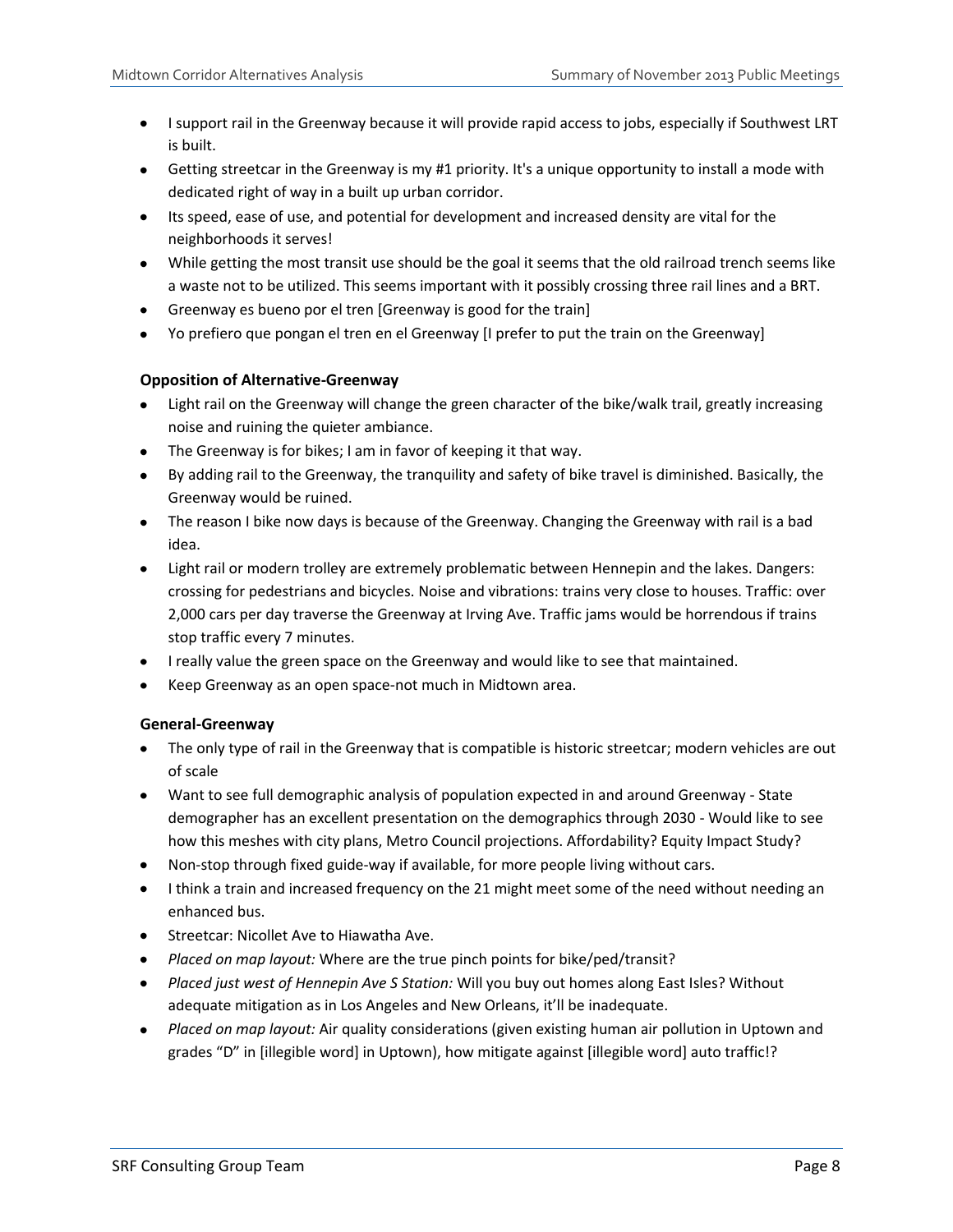- *Placed on map layout north of Hennepin Ave S Station:* Make the developers build the park wider; make [illegible word]; add green space where RR has been; more green: rose gardens, wading ponds, tot lots.
- *Placed on map layout over Chicago Ave Station:* Streetcar only way to add transit capacity.
- *Placed on map plot:* Streetcar all the way to the Depot.
- Impressed with the rail speed; concerns with the rail speed.

# <span id="page-10-0"></span>**Combination-Rail in the Greenway and Lake Street Enhanced Bus**

#### **Extension to St. Paul**

*Placed on map layout at the Midtown Station:* Streetcar up onto Lake all the way to Union Depot. Go all THE WAY TO St. Paul. Reopen tunnel on Cathedral Hill.

#### **Support of Combination Alternative**

- I think we need to develop multi-modal transit infrastructure, so I support a combination of light rail and enhanced bus, the benefits far outweigh the increase in capital cost.
- The dual track makes the most sense for many reasons, and the extension option is brilliant. It can reduce my transit commute significantly - cutting it in half. And I'd increase patronage of Lake Street restaurants too: hop off the streetcar for happy hour or meeting a friend for dinner.
- The main reason I support the combination is because it includes the service to Snelling and University.
- I think ridership will be higher with the streetcar in the Greenway which is good. I think the enhanced bus is good to have too though.
- Yes, ONLY WAY to INCREASE CAPITAL.

#### **Stations – Combination Alternative**

- *Placed on map layout on the Midtown Greenway just east of the Bloomington Ave Station:* Need Cedar Ave Station (2).
- *Placed on map layout at Lake street between Bloomington Ave Station and Cedar Ave Station:* Keep station at Bloomington and Cedar Avenues
- *Placed on map layout on the Greenway on Bloomington Ave Station:* We are about to break ground on a new apartment building on Bloomington and the Greenway. We need the rail station there to make this work. It will add over 200 people right at Bloomington and the Greenway.
- *Placed on map layout at the Otis Ave Station:* Keep this station location

#### **General- Combination Alternative**

- *Placed on map layout on the Greenway between Hennepin Ave S Station and Lyndale Ave Station*: Dual track all the way; no half stopping, Get 'er Done!
- *Placed on map layout on Lake Street between Chicago Ave Station and Bloomington Ave Station*: No \$50 million on Lake St Enhanced Bus. We need interior transit options so we can get to Lake Street and light rail stations.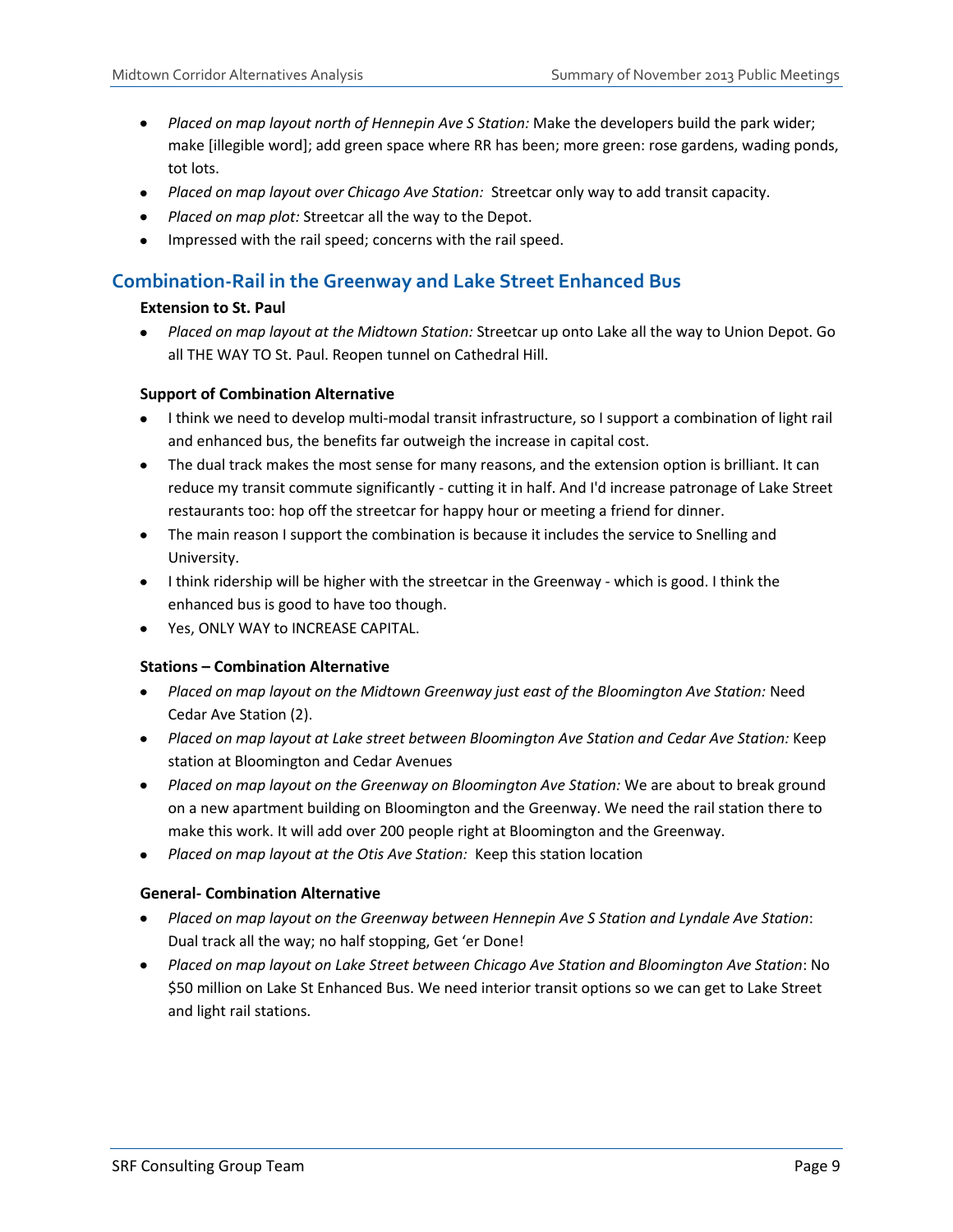# <span id="page-11-0"></span>**Project Goals**

- [Referring to goal of "Catalyze and support housing and economic development along the corridor"]: We already have great housing buildup along Greenway.
- [Referring to goal of "Improve corridor equity with better mobility and access to jobs and activities"]: What is meant by "equity"; equity in buying homes along Greenway in East Isles?
- [Referring to goal of "Develop a cost-effective transit way that is well-positioned for implementation"]: What is "cost effective" is it "lowest-cost"?
- [Referring to goal of "Build upon the vibrancy and diversity of the corridor by supporting healthy, active communities and the environment"]: A joke; how can ever increasing air pollution and developments spewing [illegible] pollution of water in [illegible] between Lake of the Isles and Calhoun be environmentally sound?
- [Referring to goal of "Improve corridor equity with better mobility and access to jobs and activities"]: Your study tells this better than I can. All alternatives do this.
- I think that there should be a goal to mitigate noise.

# <span id="page-11-1"></span>**Feedback on the Public Meetings**

Given people who ride the #21 now and who live in the neighborhood, this was not a representative audience. Hope you had more than one Spanish speaking staff on-hand. Only saw one person helping Spanish speakers. Also hope you are reaching current #21 riders through other meetings.

# <span id="page-11-2"></span>**Overall General Comments**

I think the project is moving in a good direction.

I generally like the options. Keep working!

Ensure that transit dependent communities are at the foremost of all considerations.

Commuting speed is important to me.

What the dickens are you thinking - I appreciate forward thinking but maybe we ought to get SWLRT figured out prior to engaging in the next battle.

More density is necessary! We'll get used to it.

- Protect the bike traffic from pedestrian hazards.
- More bike infrastructure, please! :)
- Could there ever be rail extension to St. Paul?
- This is a great potential for investment in South Minneapolis!
- Thank you for this important work: 13 minutes Hiawatha to W. Lake, yay!
- My guesses: SWLRT 2017; Bottineau 2020; Greenway 2023
- The potential of connection with a Nicollet Streetcar line and the Harriet Trolley are SIGNIFICANT but not much discussed.
- Mostly housebound don't qualify for electric wheelchair or scooter, can't afford taxis and Metro Mobility, physically limited to walking 2 to 2 1/2 blocks at most.
- A couple of foreseeable trends have apparently not been considered in estimating ridership: 1. Increased car-sharing (e.g. Hour Car); 2. Self-driving vehicles. Combine these and we can expect to be able to summon a self-driving car and have it take you anywhere. Should undercut the cost of today's taxis by eliminating the driver. We can expect this will have a significant impact on mass transit in the coming decades.
- Bus cards in advance can be purchased right now; eliminate all cash buses.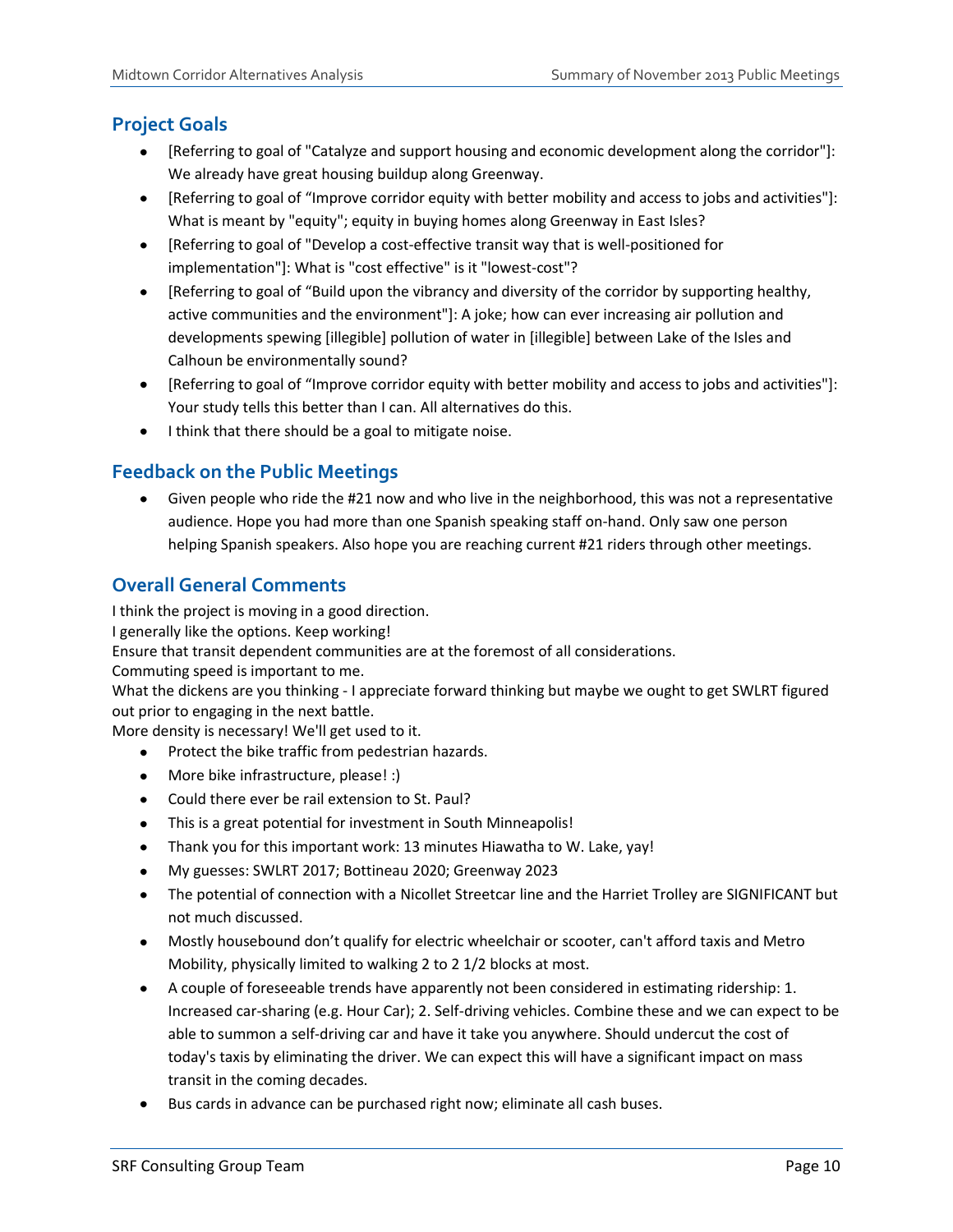- We are headed toward being a cold Washington D.C. I'm appalled by traffic on Hennepin Avenue and the "freeways." Side street turners onto Hennepin often get stuck in the intersection. And I'm going to start riding the bus.
- *Placed on map plots at Orange Line BRT under I-35W Station:* No Freeway Widening! Stop35w.org
- Streetcar on Chicago Ave between HCMC and Abbott Northwestern Medical corridor. (2)  $\bullet$
- Bring SWLRT into the Greenway (dual-track) to Nicollet Ave/35W and then North into Downtown (2).  $\bullet$

# <span id="page-12-0"></span>**Demographic Information**

The following is a summary of the demographic information collected from comment sheets completed at the open houses.

# <span id="page-12-1"></span>**Corridor Connection**



#### **Corridor Connection (select all that apply)**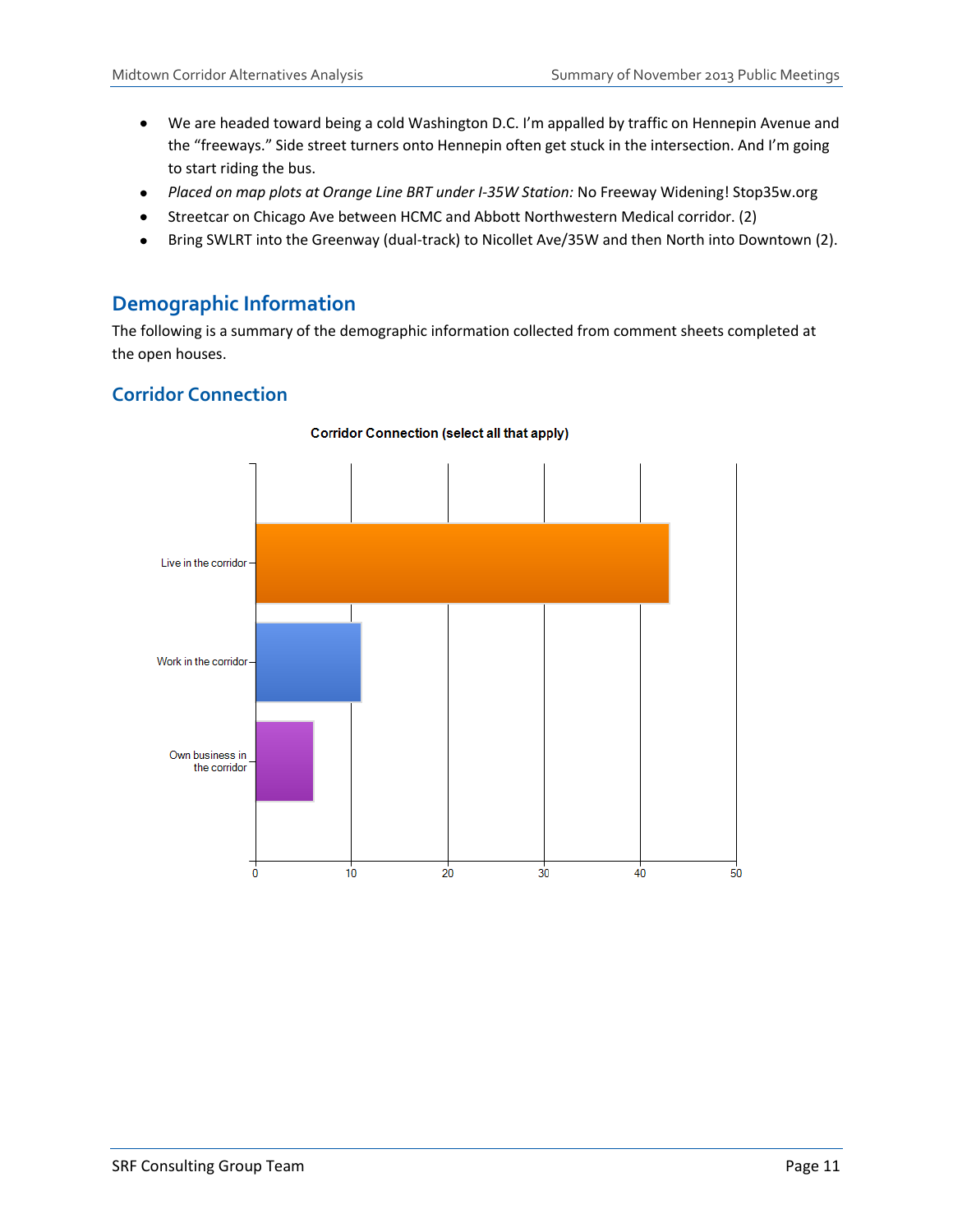<span id="page-13-0"></span>



<span id="page-13-1"></span>**Gender**

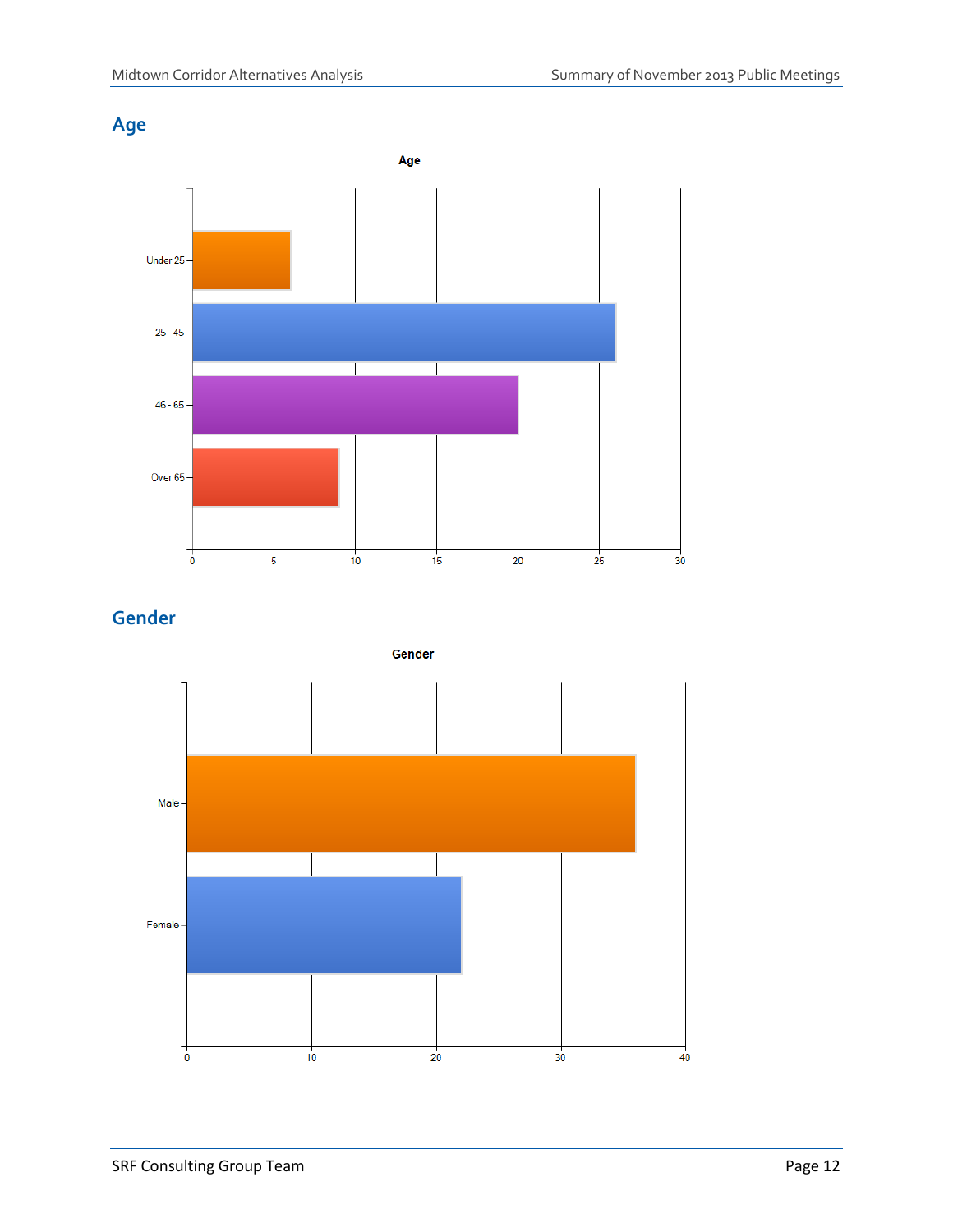# <span id="page-14-0"></span>**Annual Household Income**



# <span id="page-14-1"></span>**Ethnicity**